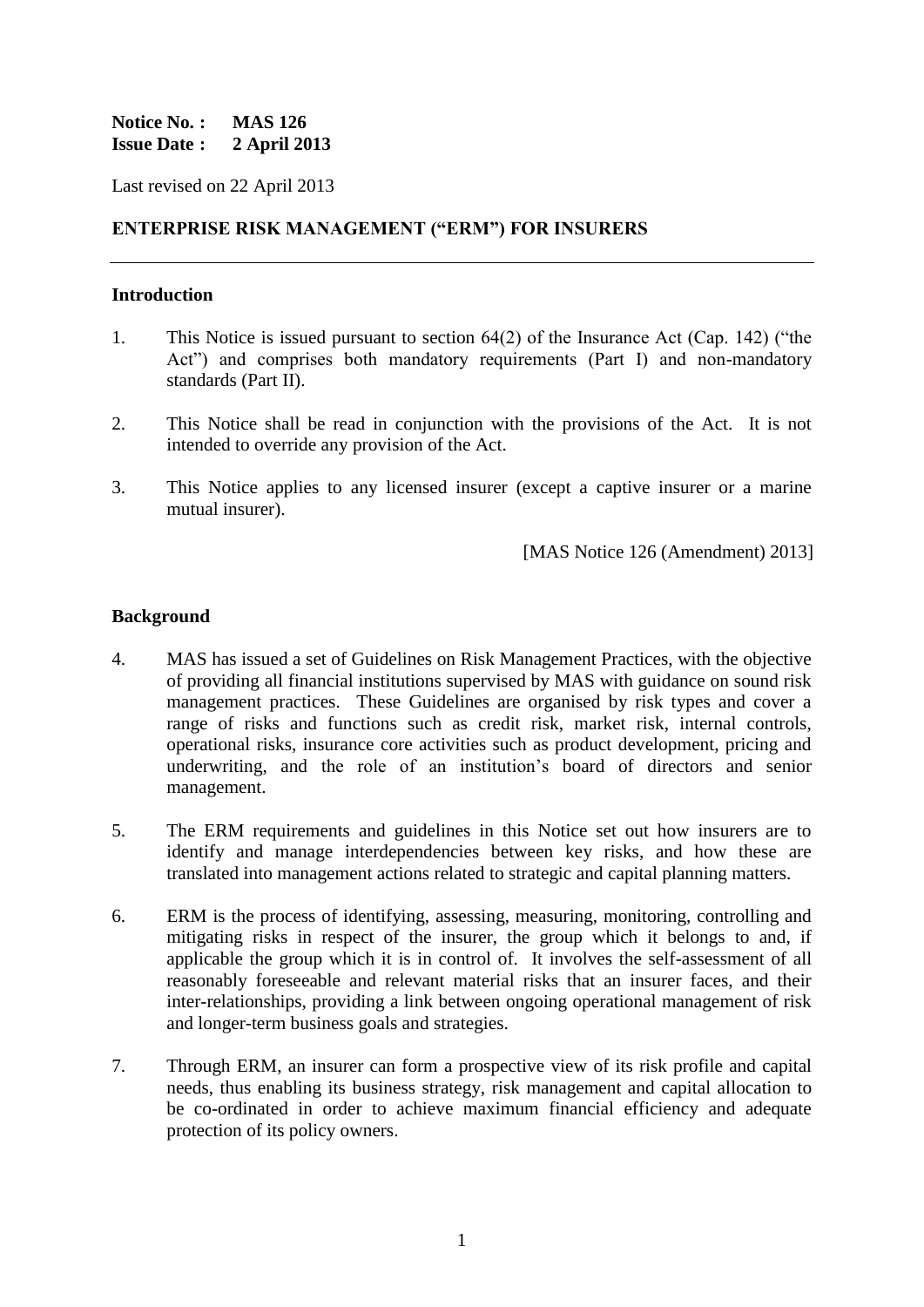#### **Definition**

8. In this Notice-

(a) "appointed actuary" means a person appointed under section 31(1)(b) of the Act";

[MAS Notice 126 (Amendment) 2013]

(b) "certifying actuary" means a person appointed under section  $31(1)(c)$  of the Act.";

[MAS Notice 126 (Amendment) 2013]

- (c) "continuity analysis" means an analysis of the insurer's ability to continue in business, whereby the risk management and financial resources required to do so is over a longer time horizon than typically used to determine regulatory capital and solvency requirements;
- (d) "economic capital" means the capital needed by the insurer to satisfy its risk tolerance and support its business plans and which is determined from an economic assessment of the insurer's risks, the relationship of these risks and the risk mitigation in place;
- (e) "group" means the group of companies, in accordance with the accounting standards made or formulated under the Accounting Standards Act, to which the insurer belongs;
- (f) "regulatory capital" means the level of capital required to satisfy the fund solvency and capital adequacy requirements as prescribed or specified in directions under section 18 of the Act; and
- (g) "Tier 1 insurer" has the same meaning as in regulation 4 of the Insurance (Corporate Governance) Regulations 2013.

[MAS Notice 126 (Amendment) 2013]

[MAS Notice 126 (Amendment) 2013]

9. The expressions used in this Notice shall, except where expressly defined in this Notice or where the context otherwise requires, have the same respective meanings as in the Act.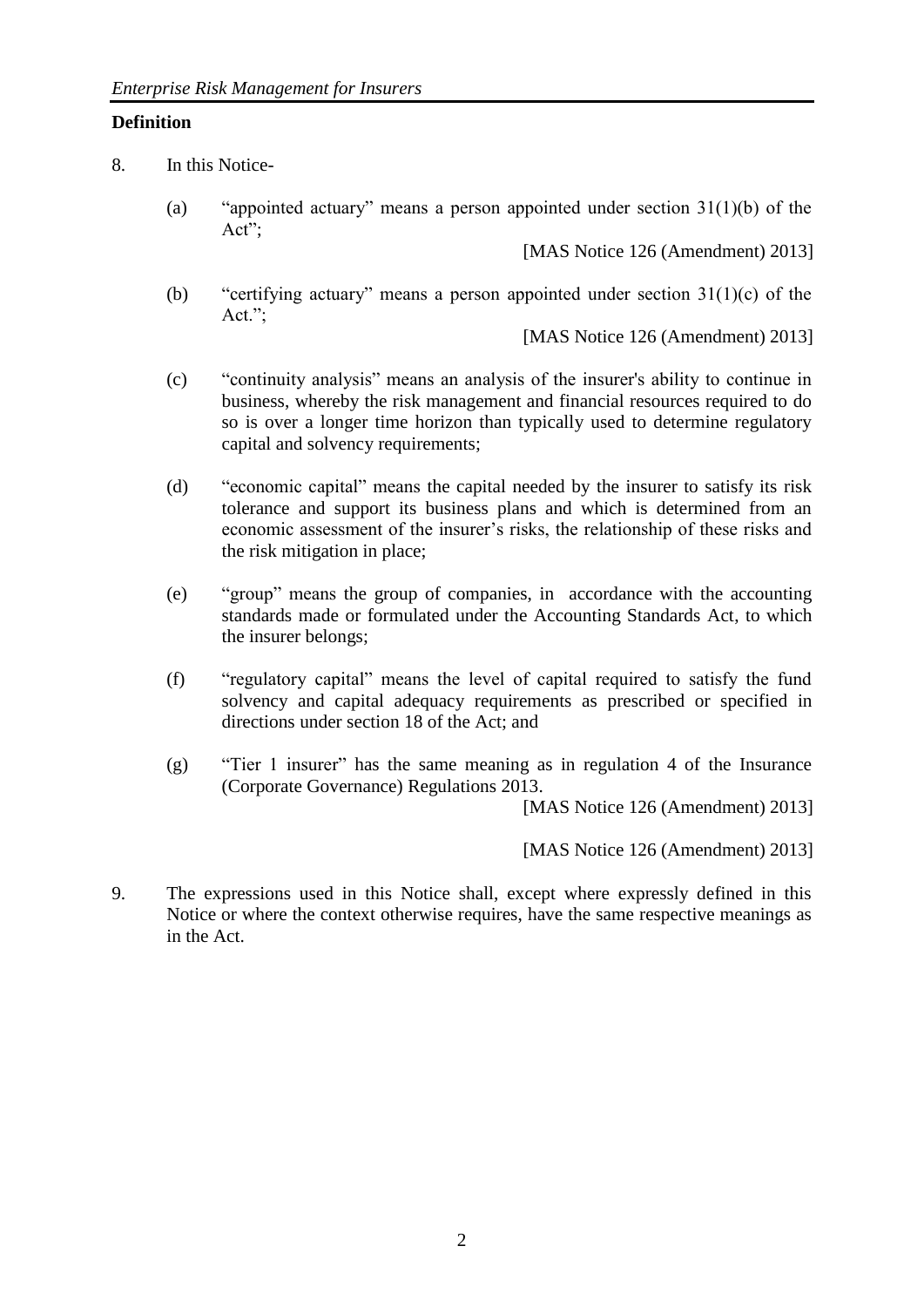## **Part I – Mandatory Requirements**

10. Diagram 1 illustrates the key features of an ERM framework and the various interactions amongst the key components.



Diagram 1 : Key features of ERM framework

## **Reliance on group's ERM framework**

11. An insurer may adopt the ERM framework of the group, as long as the ERM framework fulfils the mandatory requirements spelt out in this Notice.

## **Risk identification and Measurement**

- 12. An insurer shall establish an ERM framework which:
	- (a) provides for the identification and quantification of risks using techniques appropriate to the nature, scale and complexity of the risks the insurer bears; and
	- (b) addresses risk, solvency and capital management.
- 13. An insurer shall ensure that its ERM framework identifies and addresses all reasonably foreseeable and relevant material risks to which the insurer is, or is likely to become, exposed. Such risks shall include insurance risk, market risk, credit risk,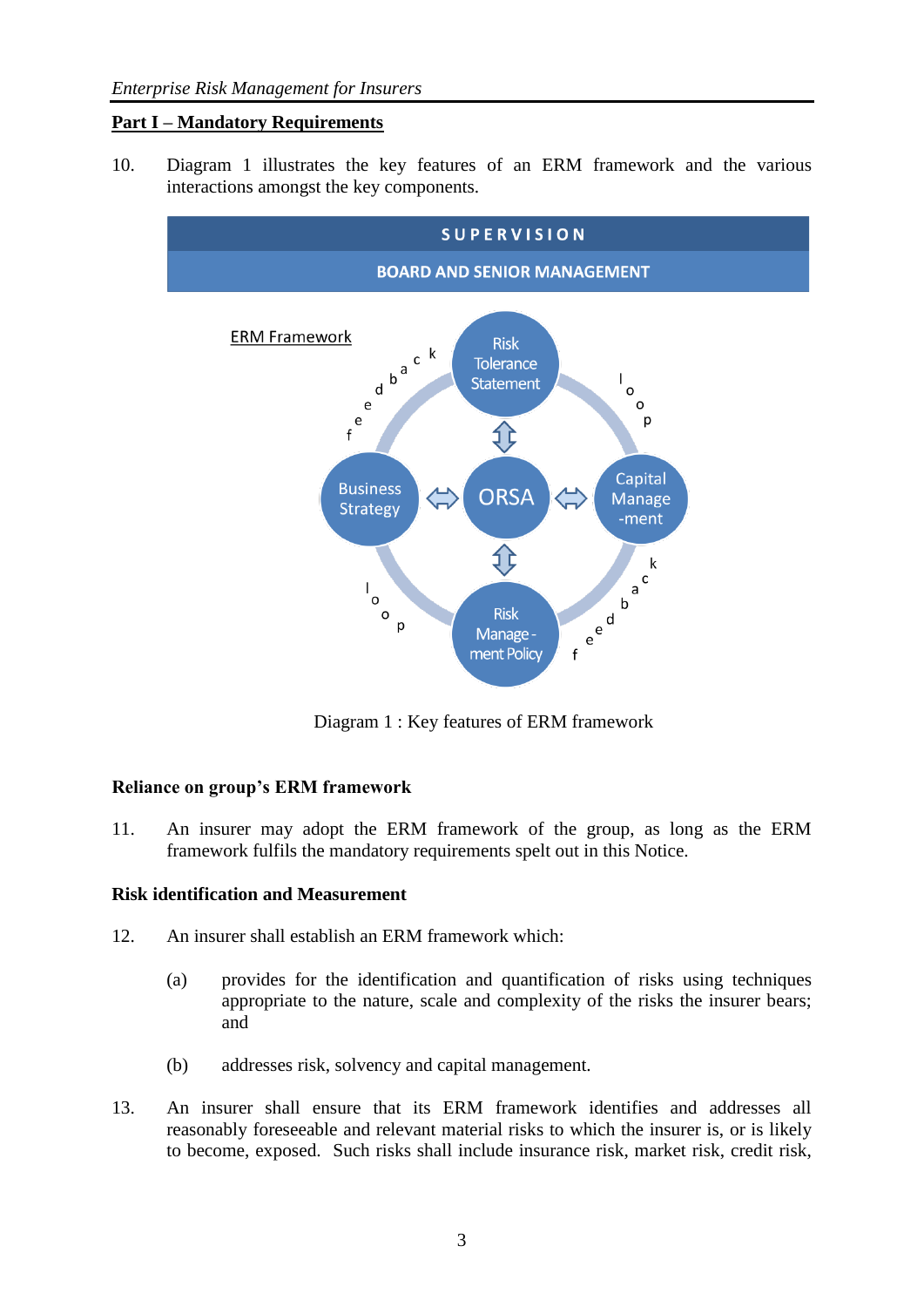operational risk and liquidity risk. Reasonably foreseeable and relevant material risks may also include, for example, legal risk and risk to the reputation of the insurer.

- 14. An insurer shall take into account "group risk" which arises as a consequence of being a member of a group. "Group risk" includes the risk that the insurer may be adversely affected by an occurrence (financial or non-financial) in another entity of the group it belongs to. It also includes the risk that the financial stability of the group as a whole or of any of the individual insurance entities within the group, being adversely affected by an event in any one of the entities in the group, a group-wide occurrence or an event external to the group. Group risk may also arise, for example, through contagion, leveraging, double or multiple gearing, concentrations, large exposures and complexity. Participations, loans, guarantees, risk transfers, liquidity, outsourcing arrangements and off-balance sheet exposures may all give rise to group risk. In managing its risks, the insurer shall consider the inter-relationships it has with other members of the group including aspects of control, influence and interdependence.
- 15. After identifying the risks, an insurer shall highlight material risks and possible key leading indicators to its senior management regularly but no less than once every quarter. For example, if liquidity risk was identified as a material risk, the insurer may decide to use certain macro-economic indicators as leading indicators, based on the assumption that an economic downturn may increase the probability of surrenders and thus increase liquidity risk. The insurer shall also update its board of directors and senior management of its risk profile regularly but no less than once a year.
- 16. Assumptions that are implicit in the solvency assessment of an insurer may not apply at the group level because of the legal separation of members of the group. An insurer's ERM framework shall take into account the constraints in its assumptions (e.g. fungibility of capital<sup>1</sup>), with regard to the group.
- 17. An insurer shall consider the causes of different risks and their impact, and assess the relationship between risk exposures. This includes assessing external risk factors which, if they were to crystallise, could pose a significant threat to its business. The insurer shall also recognise the limitations of the methods it uses to manage risks, the potential impact these limitations may have and adapt its risk management appropriately. These considerations and recognition of the limitations and their potential impact shall be properly documented by the insurer.
- 18. An insurer shall support the measurement of its risk with documentation that provides detailed descriptions and explanations of the risks covered, the measurement approaches used and the key assumptions made. Such documentation should be signed or verified by senior management.

 $\frac{1}{1}$ If the insurer has branches in different jurisdictions, or its parent is in a jurisdiction where restrictions on fungibility of capital apply or where there is ring-fencing of policies in participating funds, the assumption of full fungibility may not always be appropriate.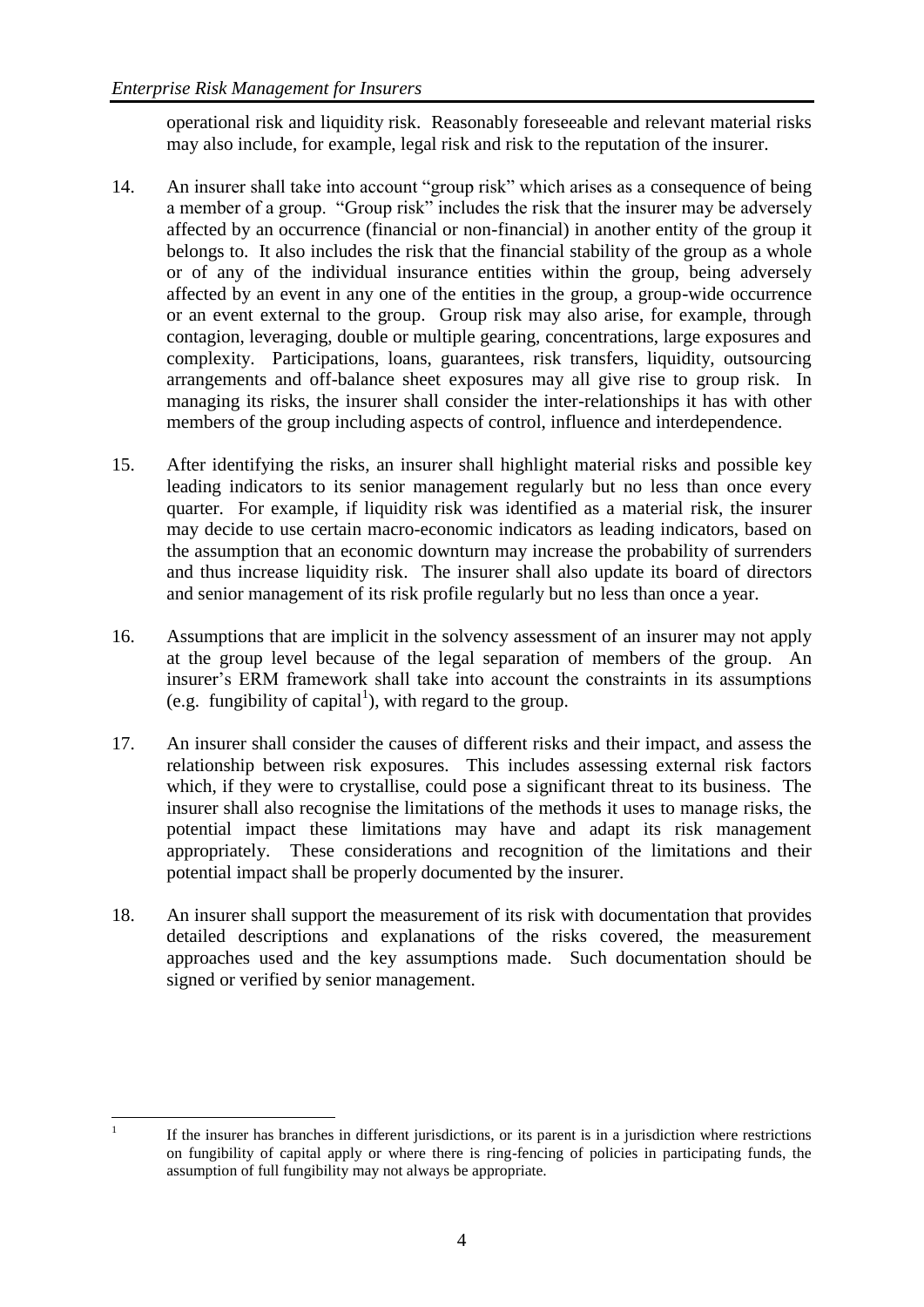## **Risk Management Policy**

- 19. An insurer shall have a risk management policy<sup>2</sup> which outlines how all relevant and material categories of risk are managed, both in the insurer's business strategy and its day-to-day operations.
- 20. The risk management policy of an insurer shall, at a minimum, cover the following areas:
	- (a) the insurer's policy for managing the risks to which it is exposed, including underwriting and investment risks;
	- (b) the insurer's policies towards risk retention, risk management strategies including reinsurance and the use of derivatives, diversification and assetliability management;
	- (c) the relationship between the insurer's risk tolerance limits, regulatory capital requirements, economic capital and the processes and methods for monitoring risk; and
	- (d) how the insurer's risk management is related to its corporate objectives and strategy, taking into account its current circumstances.
- 21. An insurer shall ensure the policies relating to insurance risks pay particular attention to risk retention and risk transfer through reinsurance and other forms of risk transfer as appropriate to the insurer's risk profile and capital, as well as take into account the effectiveness of any risk transfer under scenarios of financial distress.
- 22. An insurer shall have a risk management policy which describes the relationship between pricing, product development and investment management. For example, the interest rate assumptions used in pricing need to take the investment strategy of the insurer into account. It shall also include a category of risk comprising all of the additional group risks the insurer faces as a result of its membership in a group.
- 23. Where an insurer uses its group's ERM framework, the insurer shall ensure that the risk management policy covers all the risks that are relevant and material to the insurer.
- 24. An insurer shall ensure that its risk management policy specifies a time horizon which is consistent with the nature of the insurer's risks as well as its business planning horizon.

## **Risk Tolerance Statement**

25. An insurer shall establish and maintain a risk tolerance statement which defines its overall quantitative and qualitative risk tolerance limits, and which takes into account all relevant and material categories of risk and their inter-relationships.

 $\frac{1}{2}$ For avoidance of doubt, an insurer may choose to fulfil the requirements for a "risk management policy" using a collection of individual policies.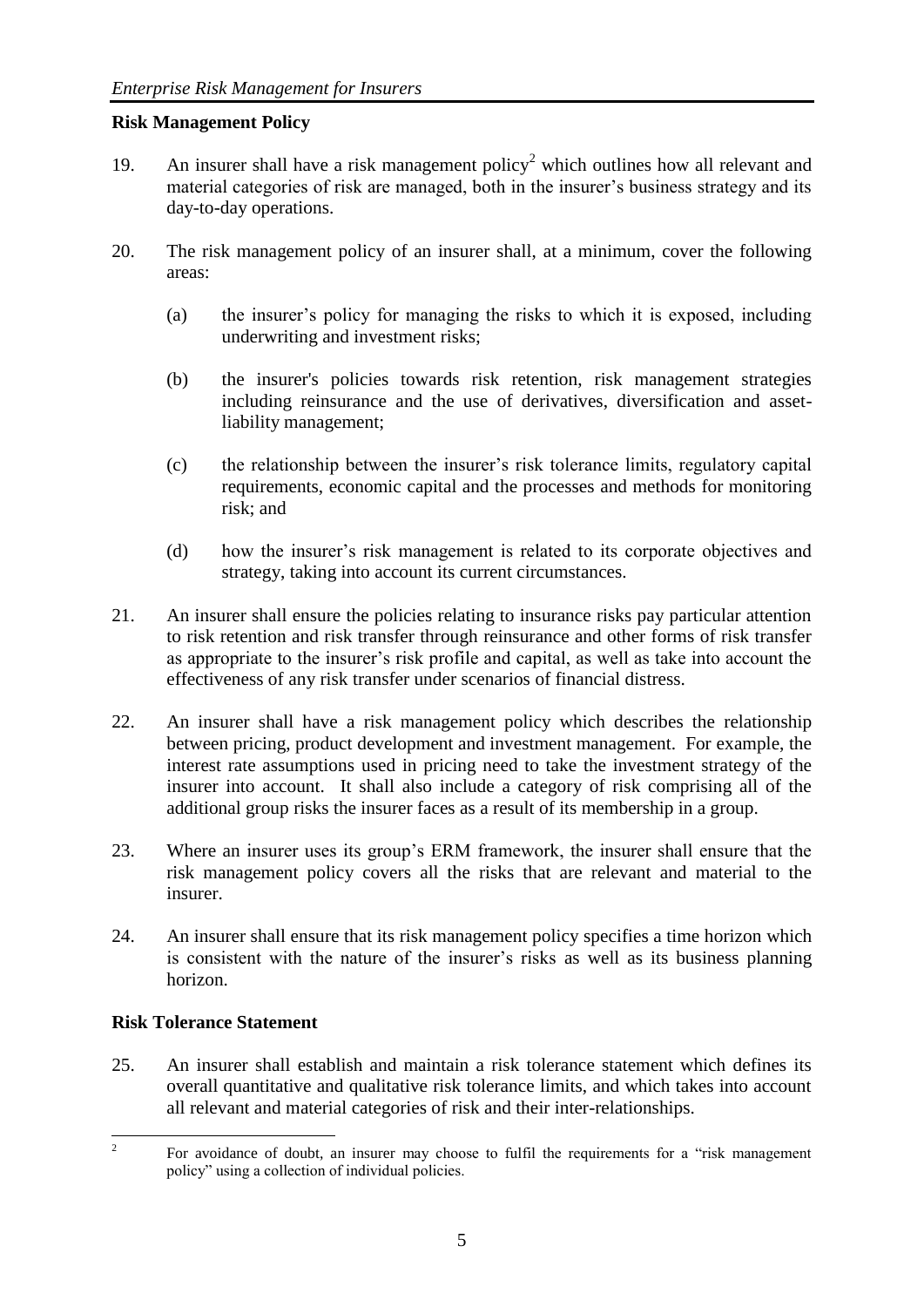- 26. An insurer shall incorporate its risk tolerance limits in the setting of its business strategy.
- 27. An insurer shall set out in its written policies and procedures that are communicated to its management, its defined risk tolerance limits for its daily operations so that management understands the level of risk to which the insurer is prepared to be exposed, and the limits of risk to which they are able to expose the insurer as part of their work.

#### **Risk Responsiveness and Feedback Loop**

- 28. An insurer shall ensure that its ERM framework is responsive to changes in its risk profile, as a result of both internal and external events, as well as to the changing interests and reasonable expectations of policy owners and other stakeholders. The framework shall also include mechanisms to incorporate new risks and new information where necessary, at least once every quarter.
- 29. An insurer shall ensure that an effective system is in place to identify and monitor any breaches or potential breaches of the insurer's risk tolerance limits.
- 30. An insurer shall ensure that as part of its ERM framework, it has in place a feedback loop, which is a process to monitor and respond in a timely manner to changes in its risk profile.
- 31. An insurer shall ensure that it is able to obtain appropriate, reliable and good quality information about changes in the risk profile of the group that could materially affect the insurer.

#### **Own Risk and Solvency Assessment**

- 32. An insurer shall perform its own risk and solvency assessment ("ORSA"), at a minimum, annually, to assess the adequacy of its risk management, and current and projected future solvency position with a time horizon which is consistent with that used in its business planning. When undertaking its ORSA, the insurer shall document the rationale, calculations and action plans arising from this assessment.
- 33. An insurer shall ensure that its board and senior management take responsibility for the ORSA.
- 34. An insurer shall design its ORSA such that it will:
	- (a) encompass all reasonably foreseeable and relevant material risks including, as a minimum, insurance, credit, market, operational and liquidity risks and additional risks arising due to membership of a group. The assessment shall identify the relationship between the risks identified as well as the level and quality of financial resources needed and can be made available;
	- (b) consider all material risks that may have an impact on its ability to meet its obligations to policy owners, including in that assessment a consideration of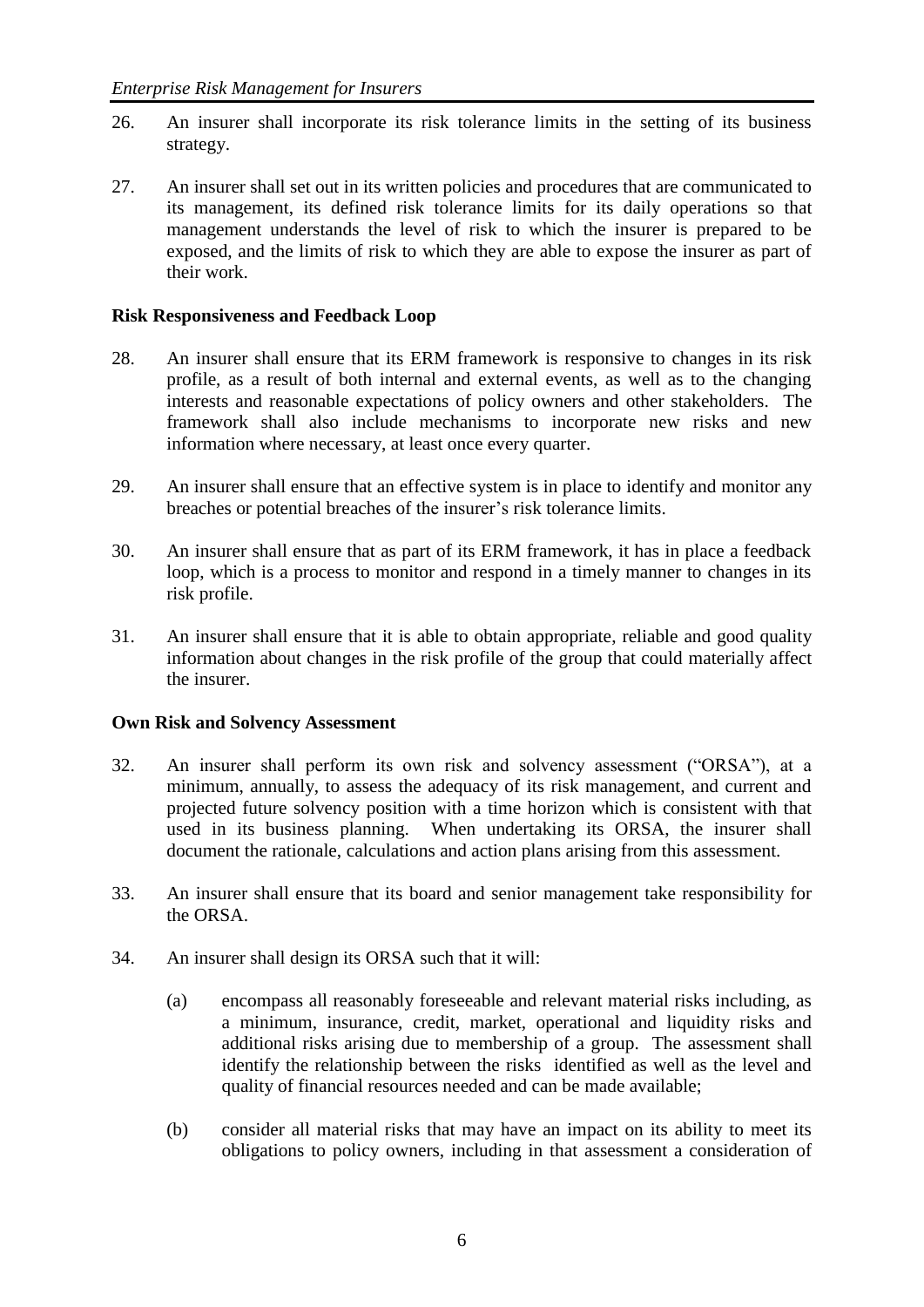the impact of future changes in economic conditions or other external factors; and

(c) include all additional risks arising due to membership of the group, to the extent that those risks impact the insurer as appropriate to the nature, scale and complexity of those risks.

#### Economic and regulatory capital

- 35. An insurer shall:
	- (a) determine, as part of its ORSA, the overall financial resources it needs to manage its business given its own risk tolerance and business plans, and to demonstrate that regulatory requirements are met;
	- (b) base its risk management actions on consideration of its economic capital, regulatory capital requirements and financial resources, including its ORSA; and
	- (c) assess the quality and adequacy of its capital resources to meet regulatory capital and economic capital requirements.

The insurer, based on its nature, scale and complexity, may justify adopting its regulatory capital, whether in entirety as, or to form the basis of, its economic capital.

36. As part of its ORSA, an insurer shall clearly distinguish between current capital needs and its projected future financial position, having regard for its longer-term business strategy and, in particular, new business plans. The insurer shall also assess the appropriateness of its capital resources in supporting its business strategy and enabling it to continue its operations.

#### Continuity Analysis and Stress Testing

- 37. An insurer shall undertake periodic, forward-looking continuity analysis that addresses a combination of quantitative and qualitative elements in the medium and longer-term business strategy of the insurer and includes projections of its future financial position and analysis of its ability to meet future regulatory capital requirements.
- 38. An insurer shall as part of its ORSA, analyse its ability to continue in business, and the risk management and financial resources required to do so, under a range of plausible adverse scenarios, over a time horizon needed for effective business planning.
- 39. In carrying out its continuity analysis, an insurer shall conduct stress testing for each relevant insurance fund maintained under section 17 of the Act by projecting the financial, economic capital and capital adequacy positions of the insurer under various scenarios, including:
	- (a) its base scenario, based on its best estimates of risk factors; and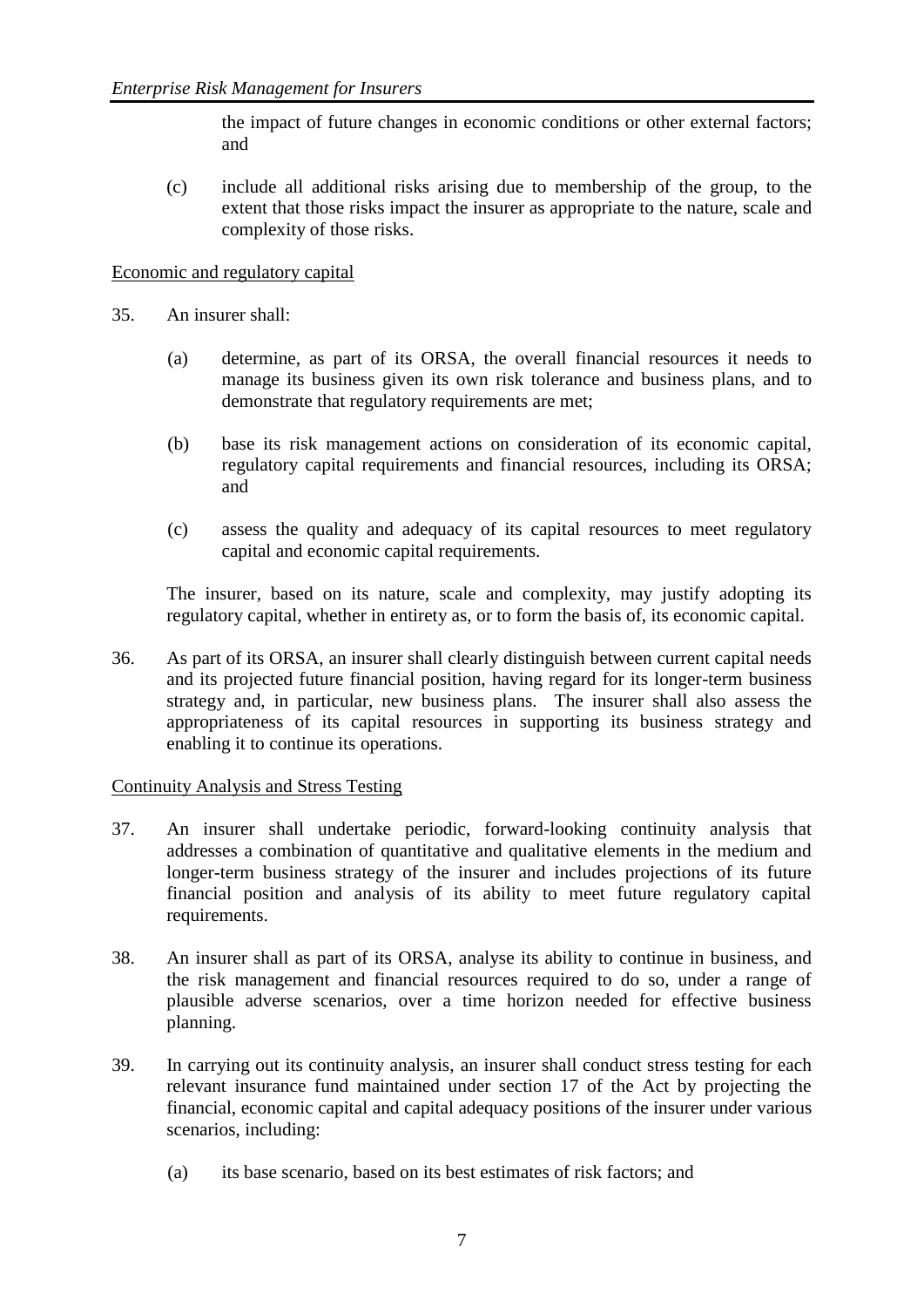- (b) stress scenarios, taking into account the most recent, relevant and material risks.
- 40. An insurer shall also apply reverse stress testing to identify scenarios that would be the likely cause of business failure and the actions necessary to manage this risk.

"Business failure" is defined as:

- (a) the insurer's solvency position falling below any regulatory capital requirement; or
- (b) the insurer being wound up for any other reason.
- 41. As a result of continuity analysis, an insurer shall maintain contingency plans and procedures for use in a going<sup>3</sup> concern situation. Such plans shall identify the actions that the insurer is to take immediately to restore or improve the insurer's capital adequacy or cash flow position after some future stress scenario, and assess whether actions should be taken by the insurer in advance as precautionary measures. Subject to the nature, scale and complexity of the risks it bears, the insurer shall document whether it is necessary to have a contingency plan for use in a gone concern situation.
- 42. An insurer shall, as part of its continuity analysis, analyse the ongoing support from the group including the availability of financial support in adverse circumstances as well as the risks that may flow from the group to the insurer.

#### ORSA Reports

- 43. An insurer which belongs to a group may make use of its group's ORSA report, provided the required details specific to the insurer, is clearly documented in the report.
- 44. A Tier 1 insurer shall lodge its ORSA report annually with the Authority within 2 weeks from the date which the ORSA report is approved by its board of directors, with the first report being due on or before 31 December 2014.
- 45. A licensed insurer which is not a Tier 1 insurer shall lodge its ORSA report with the Authority, within 2 weeks from the date the ORSA report is approved by its board of directors, with the first report being due on or before 31 December 2015, and every third year thereafter.

[MAS Notice 126 (Amendment) 2013]

 $\frac{1}{3}$ 

<sup>&</sup>quot;Going concern" in this Notice means the financial condition deemed appropriate by the insurer such that normal business operations can be conducted. For example, the target financial and capital adequacy positions should not be set at the financial resources warning event level specified in regulation 4(6) of the Insurance (Valuation and Capital) Regulations 2004.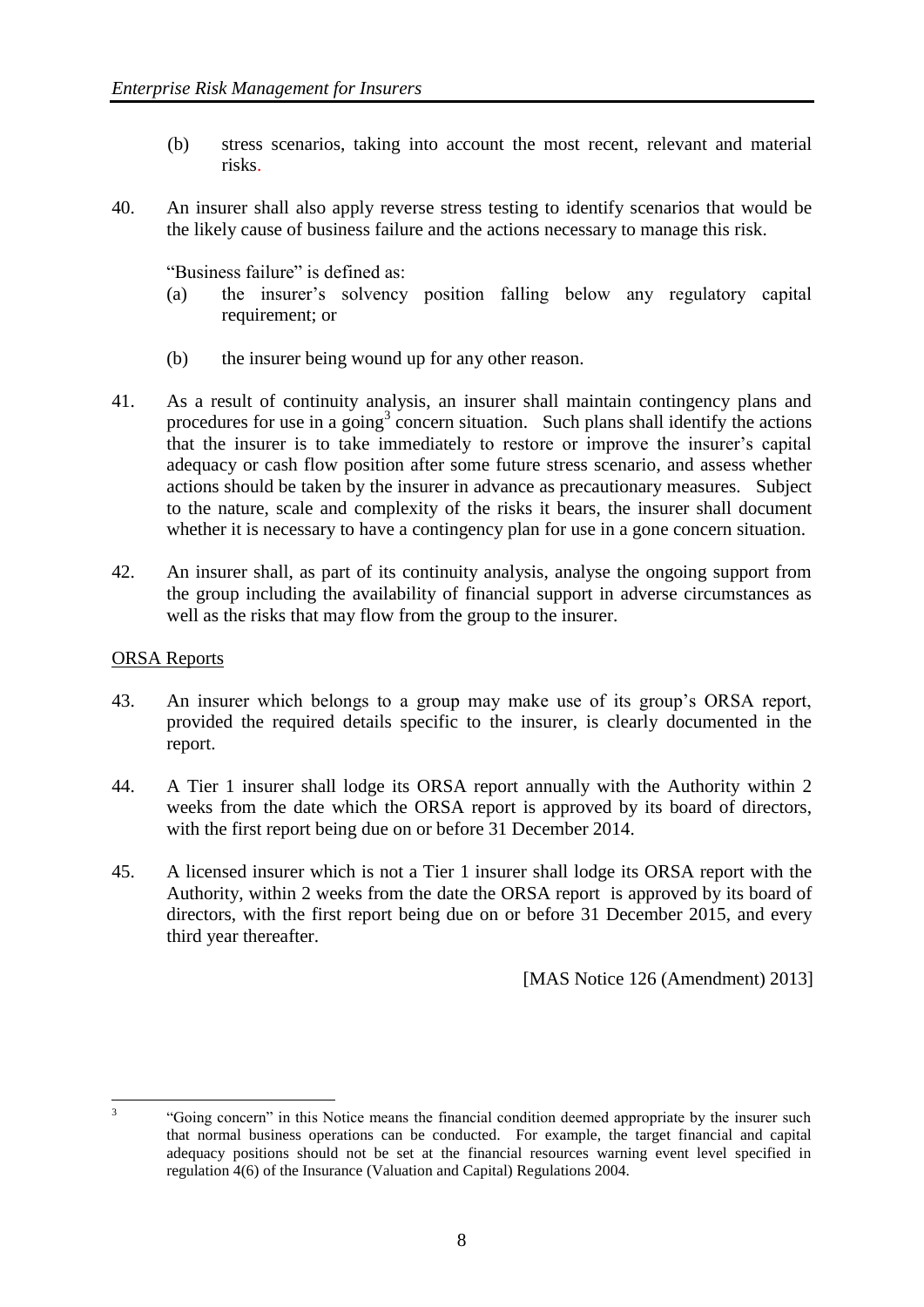#### Submission of board of directors' deliberations on ORSA reports

46. An insurer shall submit to the Authority an extract of the minutes of the board of directors' meeting detailing the deliberations made by the board of directors on the ORSA report and the board of directors' approval of the ORSA report (the 'Extract of the minutes') at the time of lodgement of the ORSA report. If an insurer is unable to submit the extract of the minutes together with the ORSA report approved by its board of directors, the insurer shall undertake and confirm in writing to the Authority the date by which the Extract of minutes will be submitted to the Authority. The insurer shall submit the Extract of the minutes no later than 1 month from the date of lodgement of the ORSA report with the Authority.

## **Part II – Non-Mandatory Standards**

## **Compliance with non-mandatory standards**

- 47. The standards set out in Part II of this Notice are not mandatory in that failure by an insurer to comply with any of the standards does not of itself render the insurer to be in breach of this Notice. However, the Authority expects insurers to observe the standards set out in Part II of this Notice.
- 48. A failure by any insurer to comply with the non-mandatory standards does not of itself render the insurer liable to criminal proceedings but the Authority may take into account a failure to comply with these standards in considering whether to issue directions to the insurer.

## **Reliance on group's ERM framework**

49. If an insurer is using the group's ERM framework, the framework should take into account the particular circumstances and requirements of the insurer.

## **Risk Identification and Measurement**

#### Causes of risk and the relationship between risks

50. In assessing the relationship between risk exposures, consideration should be given to correlations between risk events which could cause extreme losses to an insurer. Risks that show no strong dependence under normal economic conditions, such as catastrophe risks and market risks, could be more correlated in a stress scenario. For example, certain major trigger events, such as catastrophes, downgrades from rating agencies or other events that have an adverse impact on the insurer's reputation, can result, in a high level of claims, collateral calls or policy terminations, and hence lead to serious liquidity issues. The insurer should, in its policies and procedures, outline its options for responding to such trigger events.

## Measuring, analysing and modelling the level of risk

51. The level of risk is a combination of the impact that the risk will have on an insurer and the probability of that risk materialising. An insurer should regularly assess the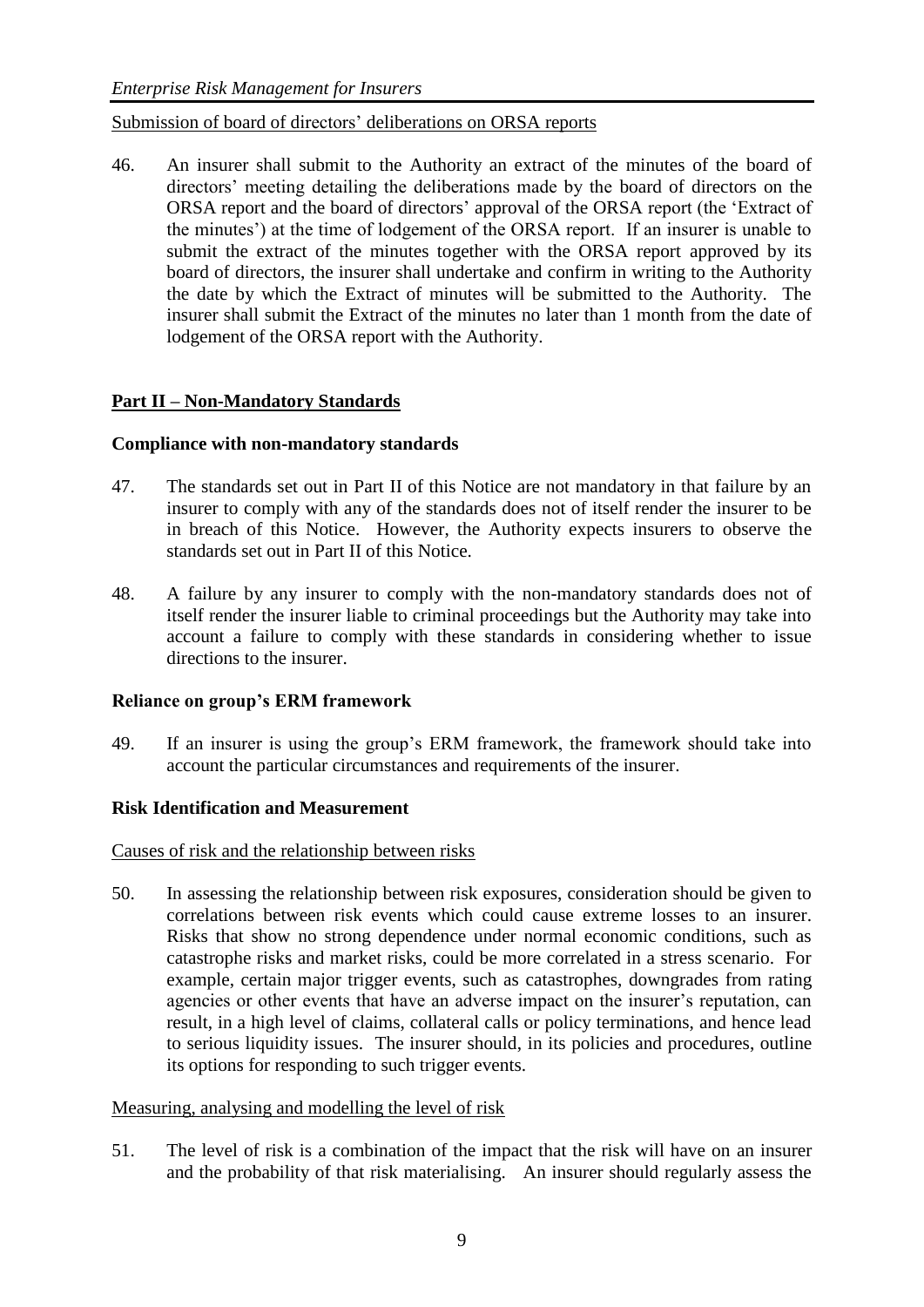level of risk that it bears using appropriate forward-looking quantitative techniques such as risk modelling<sup>4</sup>, stress testing, including reverse stress testing, and scenario analysis. An insurer should adopt the appropriate range of adverse circumstances and events, including those that pose a significant threat to the financial condition of the insurer, and management actions should be identified together with the appropriate timing of these actions. An insurer should use risk measurement techniques in developing long-term business and contingency plans, where it is appropriate to the nature, scale and complexity of the insurer to do so.

- 52. Different approaches on assessment of the level of risk may be appropriate depending on the nature, scale and complexity of a risk and the availability of reliable data on the behaviour of that risk. For example, a low frequency but high impact risk where there is limited data, such as catastrophe risk, may require a different approach from a high frequency, low impact risk for which there is substantial amounts of data available. For example, stochastic risk modelling may be appropriate to measure some non-life catastrophe risks, whereas relative simple calculations may be appropriate in other circumstances.
- 53. An insurer should base the measurement of its risks on a consistent economic assessment of the total balance sheet as appropriate to ensure that appropriate risk management actions are taken.
- 54. Where a risk is not readily quantifiable, an insurer should make a qualitative assessment that is appropriate to that risk and sufficiently detailed to be useful for risk management. The insurer should analyse the controls needed to manage such risks to ensure that its risk assessments are reliable and consider events that may result in high operational costs or operational failure. Such analysis is expected to inform the insurer's judgments in assessing the size of the risks and enhancing overall risk management.
- 55. An insurer should ensure that when carrying out its continuity analysis, it assesses its risk on a consistent basis, so that any variations in results can be readily explained. The insurer should use such analysis to prioritise its risk management.
- 56. Where models are used, an insurer should be mindful that, regardless of how sophisticated the models are, they cannot exactly replicate the real world. The use of models itself generates risk (modelling and parameter risks) which, if not explicitly quantified, should at least be acknowledged and understood by the insurer, including the board of directors and senior management.
- 57. An insurer may use stress testing and scenario analysis to complement the use of models for risks that are difficult to model, or where the use of a model may not be appropriate from a cost-benefit perspective.
- 58. An insurer may use scenario analysis to facilitate communication on risk matters at various levels of the organisation. Such communication would enable the ERM

 $\frac{1}{4}$ "Modelling" in this context does not necessarily mean complex stochastic modelling. It can also include less sophisticated methods.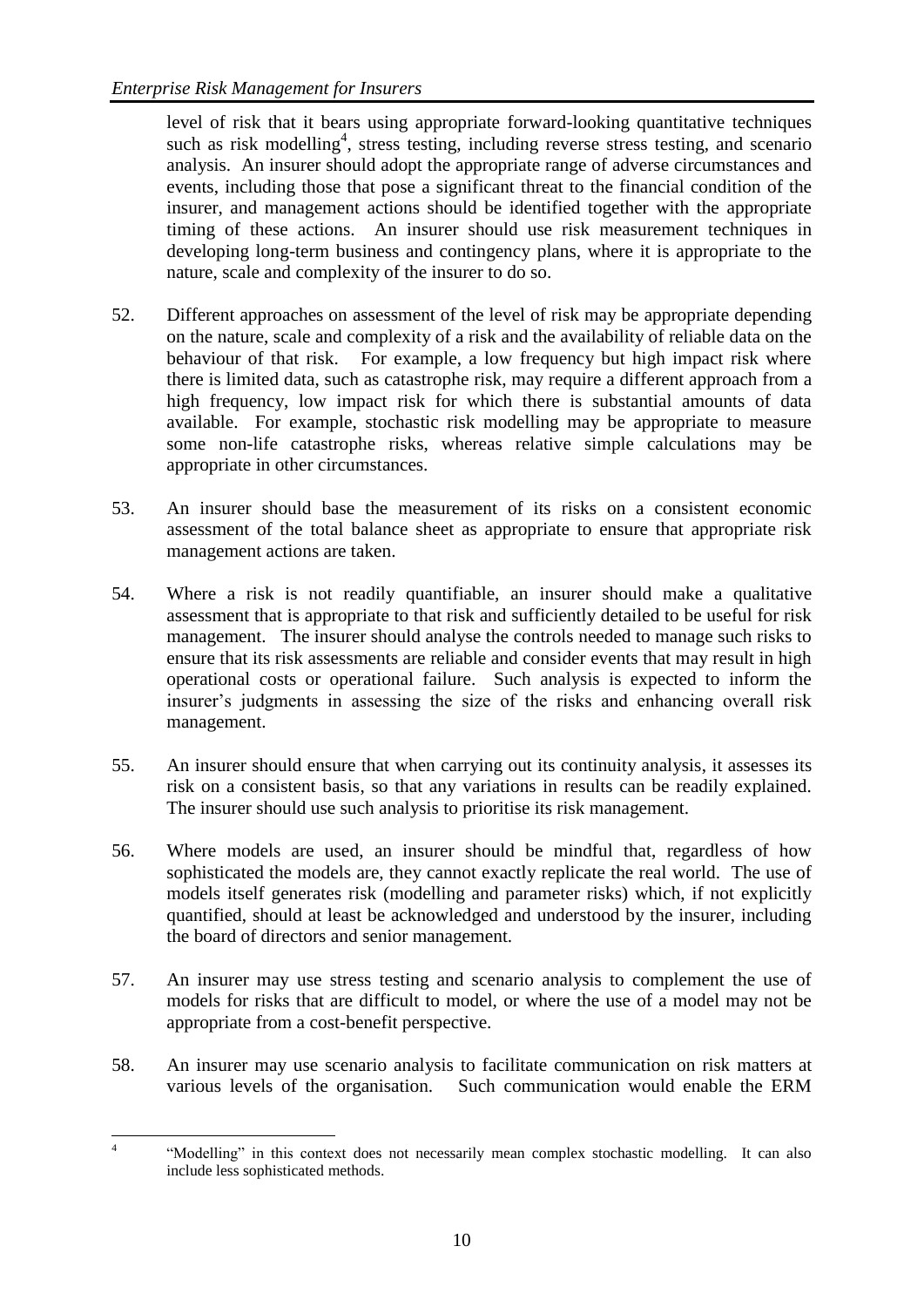framework to be better appreciated within the organisation and better integrate the framework with its business operations and culture.

## Updates to the board of directors and senior management

59. When necessary, such as during financial distress, an insurer should update its board and senior management of its risk profile on a more frequent basis.

#### **Risk Responsiveness and Feedback Loop**

- 60. An insurer may include as new risks identified from its business, for example new acquisitions, new investment positions, or new business lines. An insurer may need to make changes to the ERM framework when there is new information from external sources, as a result of evolution of the environment affecting the nature and size of underlying risks, supervisory and legislative requirements, rating agency concerns (if applicable), political changes, major catastrophes or market turbulence.
- 61. An insurer should ensure that the feedback loop as described in paragraph 30 is effective, such that the board of directors and senior management can make risk management decisions using information that they can rely on, and that such decisions are implemented and their effects monitored and reported to the board of directors and senior management in a timely and sufficiently frequent manner. The insurer should also ensure that the monitoring processes of its feedback loop take into account reliable information and assess the risks using objective and defined criteria.

## **ORSA**

- 62. An insurer may make reference to the sample format and suggested content for the ORSA report outlined in Appendix A when drafting its ORSA report.
- 63. The ORSA undertaken by an insurer should be appropriate to the nature, scale and complexity of its risks. Where it is appropriate to the nature, scale and complexity to do so, the effectiveness of the ORSA process should be assured through internal or external independent review by a suitably experienced individual who reports directly to, or is a member of the board of directors.
- 64. Regular undertaking of ORSA by an insurer should provide relevant and timely information for its management and decision making processes. The insurer should regularly reassess the causes of risk and the extent to which particular risks are material. Material changes in the risk profile of the insurer should prompt it to undertake a new ORSA. Risk assessment should be done in conjunction with consideration of the effectiveness of applicable controls to mitigate the risks.
- 65. An insurer should consider scenarios in which its group splits or changes its structure in other ways. When an insurer assesses its current capital adequacy requirements and continuity analysis, the insurer should also include in its ORSA relevant possible changes in the group structure and integrity in adverse circumstances and the implications this could have for group risks, the existence of the group and the support or demands from the group to or on its members.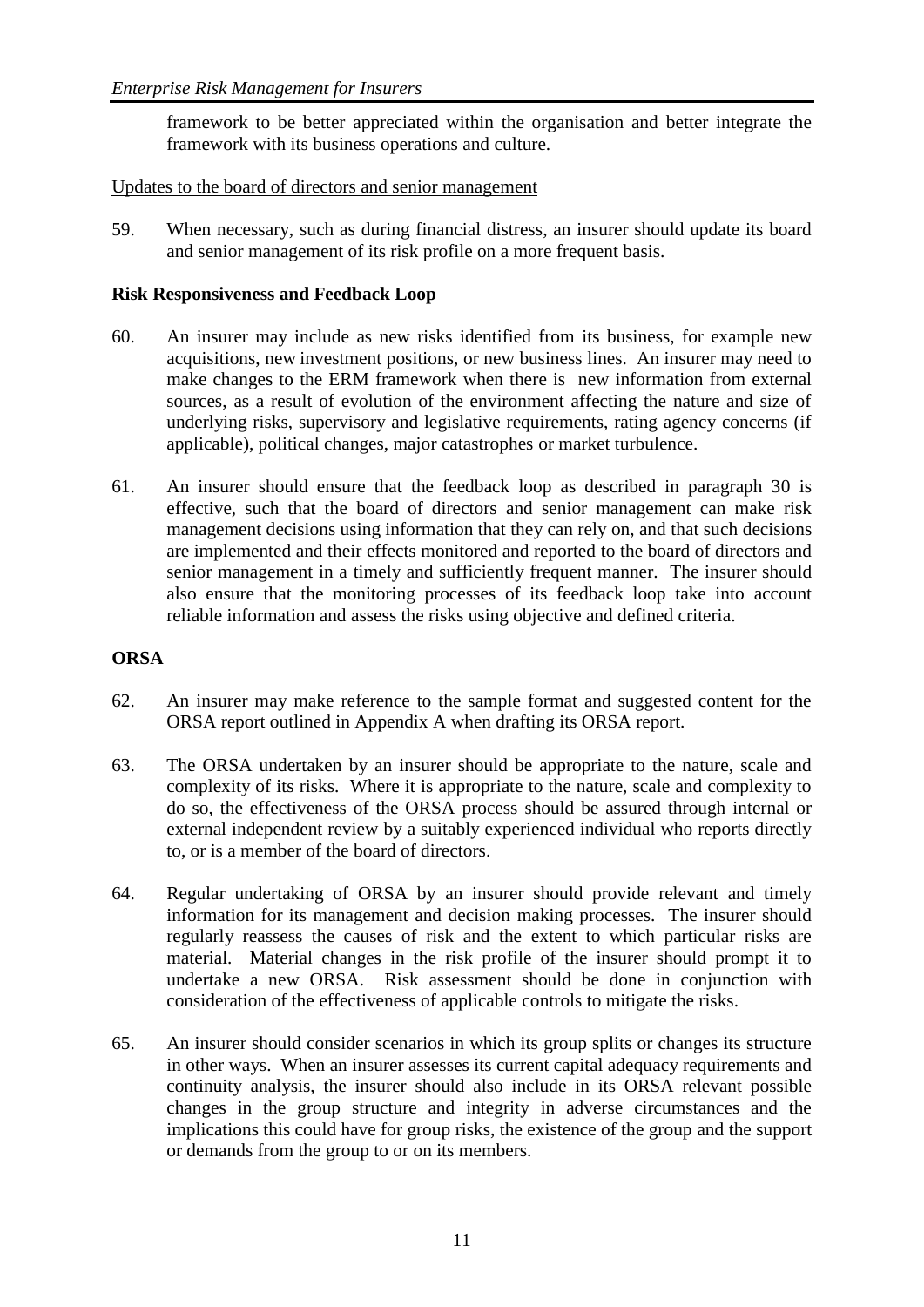#### Economic and Regulatory Capital

- 66. Although the amounts of economic capital and regulatory capital requirements and the methods used to determine them may differ, an insurer should be aware of, and be able to analyse and explain, these differences. Such analysis helps to embed regulatory requirements into an insurer's ORSA and risk and capital management, so as to ensure that obligations to policy owners continue to be met as they fall due.
- 67. If an insurer suffers losses that are absorbed by its available capital resources, it may need to raise new capital to meet ongoing regulatory capital requirements and to maintain its business strategies. An insurer cannot assume that capital will be readily available at the time it is needed. Therefore, an insurer should, when assessing its quality of capital, also consider the issue of re-capitalisation in its ORSA, especially the ability of capital to absorb losses on a going-concern basis and the extent to which the capital instruments or structures that the insurer uses may facilitate or hinder future re-capitalisation. For example, if an insurer enters into a funding arrangement where future profits are cashed immediately, the reduced future earnings potential of the insurer may make it more difficult to raise capital resources in the future.
- 68. An insurer may use internal models to better assess the financial resources and calculation of regulatory capital requirements due to the range of risks and their scale and complexity.
- 69. Due to the nature, scale and complexity of an insurer's business and risks, it may decide not to perform economic capital calculations in its ORSA. Where economic capital calculations are not performed, the insurer should document clearly the reasons for not doing so in its ORSA report.

#### Continuity Analysis and Stress Testing

- 70. When conducting the continuity analysis, an insurer should take into consideration new business plans and product design and pricing, including embedded guarantees and options, and the assumptions appropriate given the way in which products are sold. The insurer's current premium levels and strategy for future premium levels are a key element in its continuity analysis. In order for continuity analysis to remain meaningful, an insurer should also consider changes in external factors such as possible future events including changes in the political or economic situation.
- 71. In performing its stress testing, An insurer should construct the base scenario in a manner that is consistent with the insurer's business plan. The base scenario should take into account the insurer's management and business philosophy and strategies such as marketing plans, sales objectives, investment policies, pricing philosophy, underwriting philosophy, reinsurance practices and its policy on allocation to participating policy owners and shareholders.
- 72. An insurer should also construct stress scenarios which clearly illustrate the extent to which one, or several, of its relevant and material risks, if realised, can affect its financial and capital position.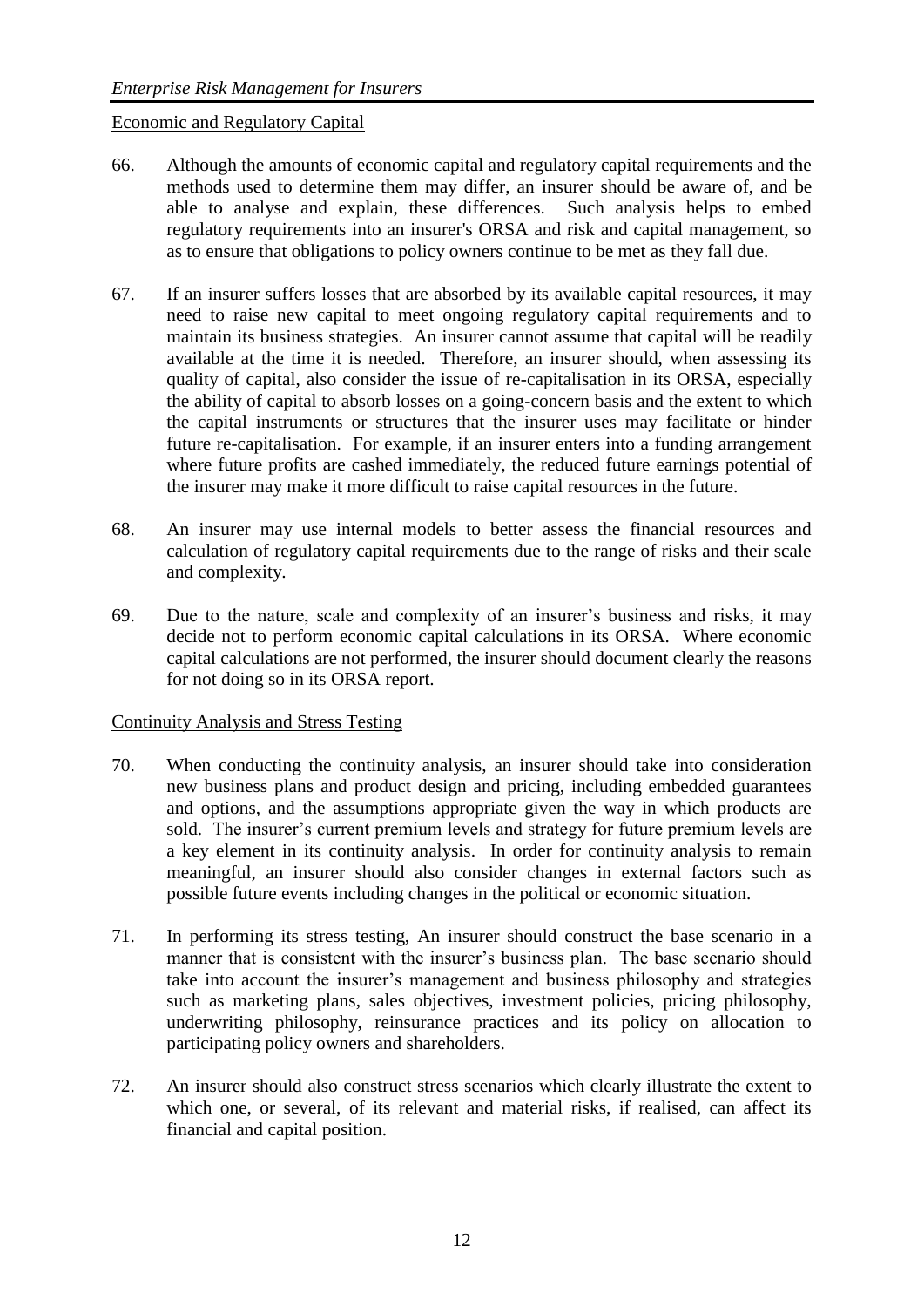- 73. The following guidelines should be observed for the construction of projections under an insurer's continuity analysis and stress test scenarios:
	- (a) The projections should be comprehensive in scope and cover all key products and lines of business and all assets of the insurer that are material to the solvency of the insurer;
	- (b) Separate projections should be made for each insurance fund established and maintained by the insurer under the Act; and
	- (c) Where the assets or liabilities of an insurance fund that are material to the solvency of the insurance fund have different inherent characteristics, the appointed actuary or certifying actuary, as the case may be, should make separate projections by major product lines and asset classes within the insurance fund.
- 74. Adequate checks should also be conducted on the appropriateness of any data or projections that form the bases for the ORSA report. If an insurer relies on any other person for any aspect of the data or projections, the insurer should be satisfied that the person relied on is qualified for such purposes. The nature and extent of the reliance on such person and his particulars should be disclosed in the ORSA report.
- 75. In constructing the stress test scenarios, an insurer should analyse its key risk exposure in the face of catastrophic events such as natural calamities, a severe economic recession or a major crash in the equity, property or bond market. The insurer should also take into consideration the prevailing environment, including the economic, medical, demographic, social and political situation at the relevant time.
- 76. As part of its continuity analysis, an insurer should analyse its ability to withstand continuous adverse developments over the period of projection. Such adverse developments should include persistent inflation, recession, falling stock markets and claims experience. In deriving the assumptions relating to the scenarios, the insurer should consider the differing nature of various assumptions as compared to others:
	- (a) Some assumptions, such as mortality or renewal expenses in real terms, may reasonably be relied on as fairly stable or having a stable trend. However, attention should be paid to both the risk of sudden change (e.g. a new infectious disease) and the possibility of a change in the trend.
	- (b) Other assumptions, for example policy persistency, may need to be considered in the context of both historical experience and changes anticipated in the light of different operating methods now used by the insurer.
	- (c) Yet other assumptions may be highly uncertain and totally outside the control of the insurer. This is particularly true of investment conditions, the volatility of which may have significant implications for the financial condition of the insurer.
- 77. An insurer should also take into consideration the prevailing environment, including the economic, medical, demographic, social and political trends at the relevant time.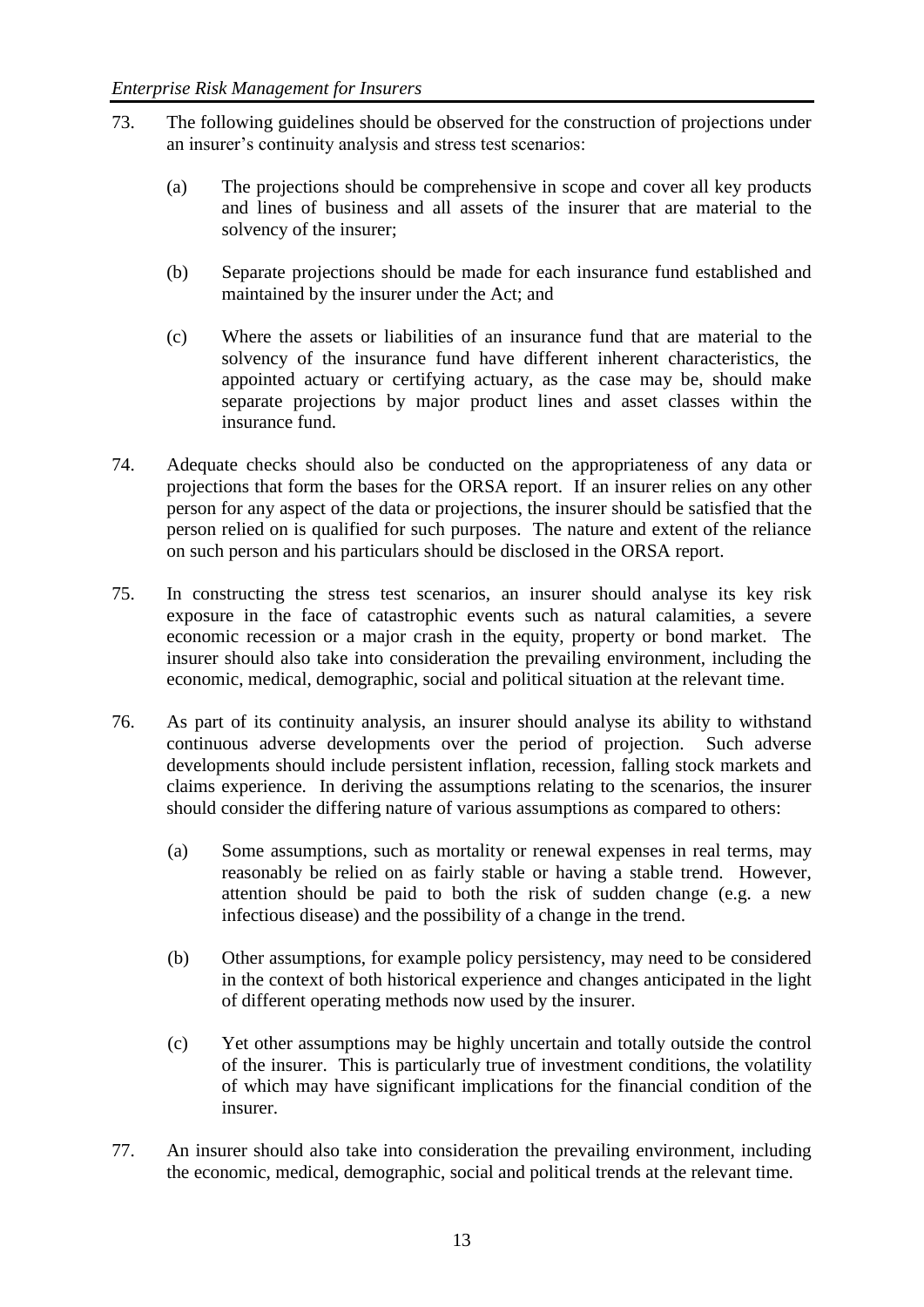- 78. An insurer should specify the reasons for the choice and construction of the scenarios presented in the ORSA report. The insurer, as the case may be, should also include a brief description of the scenario in the ORSA report, for example, "financial crisis with adverse claims experience" and "decrease in new business and large terminations due to drop in confidence in the insurer".
- 79. In conducting reverse stress testing, an insurer should determine the combination of risk factors that would most likely lead to business failure.
- 80. An insurer may use reverse stress testing, which identifies scenarios that are most likely to cause the insurer to fail, to enhance risk management. While some risk of failure is always present, such an approach may help to ensure adequate focus on the management actions that are appropriate to avoid undue risk of business failure. The focus of such reverse stress testing is on appropriate risk management actions rather than the assessment of financial adequacy and so may be largely qualitative in nature, although broad assessment of any financial impacts arising from the risk of business failure may help in deciding the appropriate action to take.
- 81. During the analysis and construction of each scenario, an insurer should take into account links between the various key assumptions made.
- 82. An insurer should show in its ORSA report the impact on the insurer's financial condition if no management action is taken. In the ORSA report, the insurer should also demonstrate how, with appropriate and timely management action, it can maintain or regain a satisfactory financial condition under each scenario on a going concern basis. The target financial and capital adequacy positions should be consistent with its risk tolerance limits.
- 83. An insurer may propose in the ORSA several alternative courses of management action it could take to mitigate its financial loss in any given scenario. Rationale for each course of action, and the potential implications should be clearly described in the ORSA report. The ORSA report should illustrate the financial impact of each management action taken.
- 84. An insurer should ensure that the capital and cash flow projections (before and after stress scenarios) and the management actions included in their forecasts, are approved by senior management.
- 85. An insurer should also identify the key areas of concern noted from the stress test results and recommend risk management measures and the timeframe for implementing these measures. An assessment should be done on the adequacy of the mitigating measures, and where applicable, conduct further analysis to quantify the likely impact of such measures and set out the results of the analysis in the ORSA report.
- 86. These measures may include, but are not limited to, changing the asset mix, hedging investment risks wherever appropriate, changing the mix of new business, withdrawing from certain lines of business or revising reinsurance arrangements.

## **Effective Date**

87. This Notice shall take effect on 1 January 2014.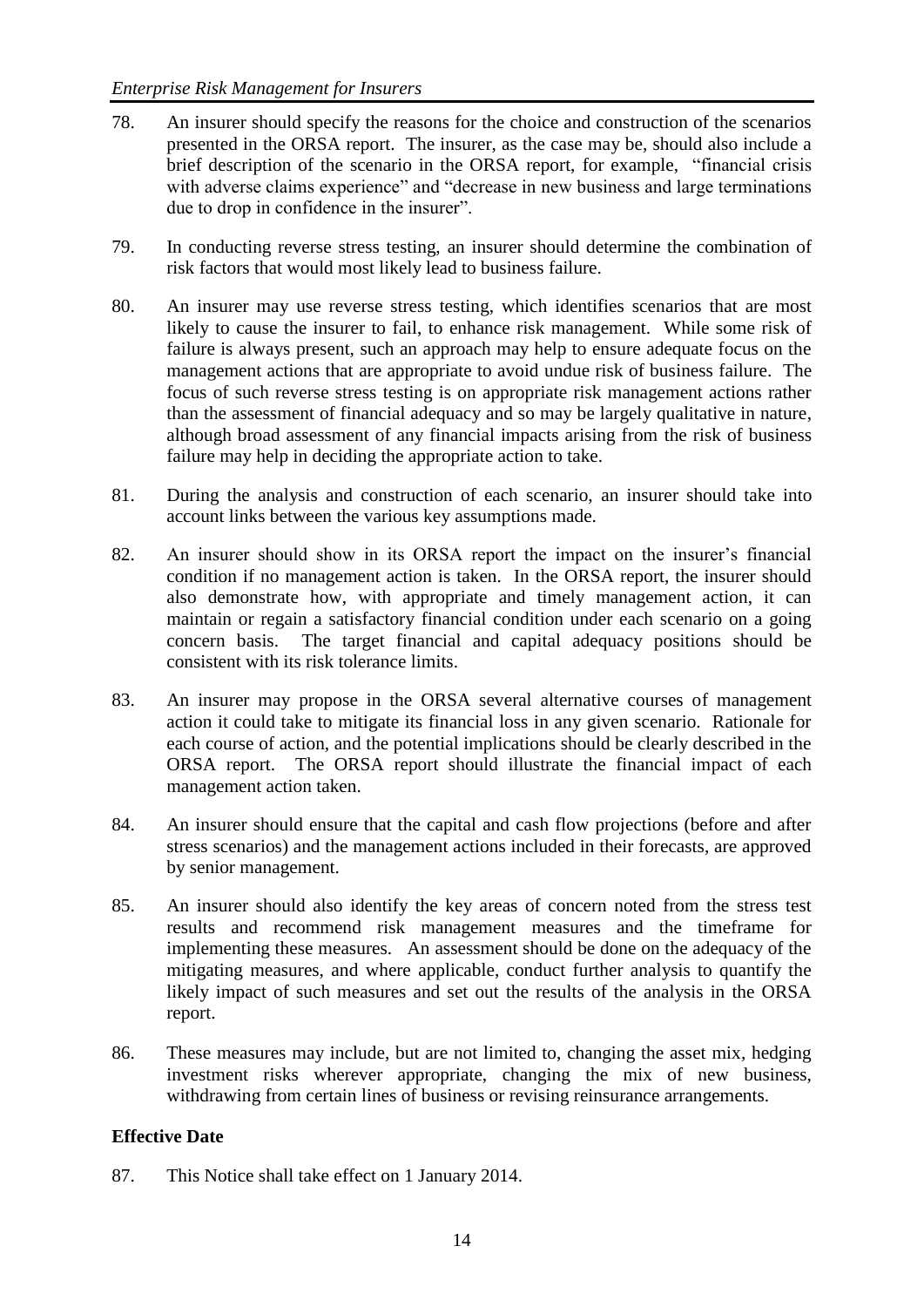# **Appendix A**

## **Illustrative ORSA report template for an insurer**

|               | <b>Section</b>                        | <b>Summary Description</b>                                                                                           |
|---------------|---------------------------------------|----------------------------------------------------------------------------------------------------------------------|
| A             | Executive                             | Purpose of the report<br>$\bullet$                                                                                   |
|               | Summary                               | Planning horizon captured in the report                                                                              |
|               |                                       | Summary of the results of ORSA<br>$\bullet$                                                                          |
|               |                                       | Includes the key risks that threaten the financial strength of<br>$\bullet$                                          |
|               |                                       | the insurer and the key mitigating actions identified                                                                |
| B             | <b>ORSA Process</b>                   | Summary of the ORSA process<br>$\bullet$                                                                             |
|               |                                       | Includes summary of the key risk management policies and<br>$\bullet$                                                |
|               |                                       | comments on the effectiveness of these policies in                                                                   |
|               |                                       | managing its risk profile                                                                                            |
|               |                                       | Includes summary of key changes to its ORSA process and<br>$\bullet$                                                 |
|               |                                       | underlying assumptions                                                                                               |
|               |                                       | Includes<br>details<br>of<br>principal<br>assumptions<br>and                                                         |
| $\mathcal{C}$ |                                       | interdependencies between the various key assumptions                                                                |
|               | <b>Strategy and Risk</b><br>tolerance | Summary of current business strategy and risk tolerance<br>$\bullet$                                                 |
|               |                                       | Impact of the business strategy on the risk profile<br>$\bullet$                                                     |
| D             | <b>Risk Exposures</b>                 | Demonstrates link between strategy, risk and capital<br>$\bullet$                                                    |
|               |                                       | Risk tolerance statements and assessment of the current<br>$\bullet$<br>risk profile against defined tolerance       |
|               |                                       | Assessment of risks which may not be quantified within the                                                           |
|               |                                       | economic capital and regulatory capital review such as                                                               |
|               |                                       | group, reputational and emerging risks                                                                               |
|               |                                       | Assessment of the effectiveness of controls in place to                                                              |
|               |                                       | mitigate against key risks                                                                                           |
|               |                                       | Summary of breaches on defined risk tolerance since last<br>$\bullet$                                                |
|               |                                       | reporting and any impact to risk strategy and capital                                                                |
| E             | <b>Business Projection</b>            | Brief description of stress scenario<br>$\bullet$                                                                    |
|               | and Stress Testing                    | Includes the rationale for the choice and construction of the                                                        |
|               |                                       | scenarios and the description of the assumptions                                                                     |
|               |                                       | Potential risk, capital and solvency profile under various                                                           |
|               |                                       | stressed conditions                                                                                                  |
|               |                                       | Qualifications of results (if any)<br>$\bullet$                                                                      |
| $\mathbf{F}$  | Capital                               | Summary of methodology to determine required capital<br>$\bullet$                                                    |
|               | Requirement                           | (regulatory and economic)                                                                                            |
|               |                                       | Assessment of regulatory and economic capital needs based<br>٠                                                       |
|               |                                       | on the actual and potential risks faced                                                                              |
|               |                                       | Analysis of key drivers of the change in the financial,<br>$\bullet$                                                 |
| G             |                                       | economic and capital adequacy positions                                                                              |
|               | Solvency<br>Assessment                | Assessment of available funds to meet capital<br>$\bullet$<br>requirements, both now and based on future projections |
|               |                                       | Summary of capital management plans<br>٠                                                                             |
|               |                                       | Assessment of capital planning and adequacy<br>٠                                                                     |
|               |                                       | Includes the capital contingency plans where future funds<br>$\bullet$                                               |
|               |                                       | may be insufficient to meet capital needs, and the                                                                   |
|               |                                       | timeframe for implementing these measures                                                                            |